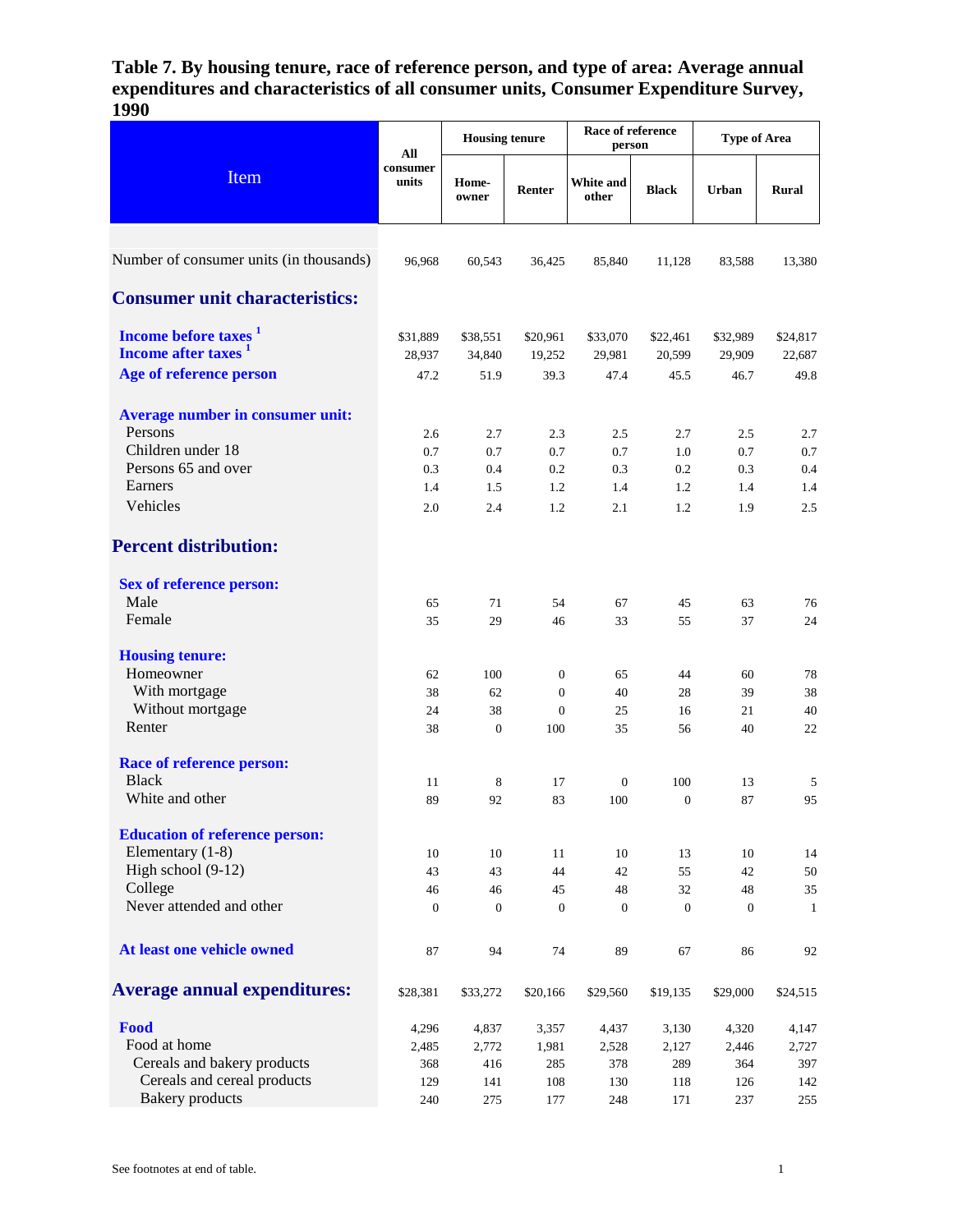## **Table 7. By housing tenure, race of reference person, and type of area: Average annual expenditures and characteristics of all consumer units, Consumer Expenditure Survey, 1990- Continued**

|                                       | All               | <b>Housing tenure</b> |                  | Race of reference<br>person |              | <b>Type of Area</b> |              |
|---------------------------------------|-------------------|-----------------------|------------------|-----------------------------|--------------|---------------------|--------------|
| Item                                  | consumer<br>units | Home-<br>owner        | Renter           | <b>White and</b><br>other   | <b>Black</b> | <b>Urban</b>        | <b>Rural</b> |
| Meats, poultry, fish, and eggs        | 668               | 743                   | 536              | 661                         | 729          | 653                 | 760          |
| <b>Beef</b>                           | 218               | 240                   | 178              | 219                         | 210          | 211                 | 258          |
| Pork                                  | 132               | 149                   | 102              | 127                         | 175          | 126                 | 173          |
| Other meats                           | 99                | 110                   | 79               | 100                         | 93           | 97                  | 112          |
| Poultry                               | 108               | 121                   | 85               | 105                         | 133          | 107                 | 112          |
| Fish and seafood                      | 82                | 92                    | 64               | 82                          | 84           | 83                  | 74           |
| Eggs                                  | 30                | 31                    | 28               | 29                          | 34           | 29                  | 33           |
| Dairy products                        | 295               | 327                   | 239              | 307                         | 196          | 290                 | 330          |
| Fresh milk and cream                  | 140               | 150                   | 122              | 145                         | 95           | 136                 | 163          |
| Other dairy products                  | 155               | 177                   | 117              | 162                         | 101          | 154                 | 167          |
| Fruits and vegetables                 | 408               | 454                   | 326              | 413                         | 364          | 410                 | 393          |
| Fresh fruits                          | 127               | 145                   | 94               | 129                         | 105          | 129                 | 112          |
| Fresh vegetables                      | 118               | 128                   | 101              | 120                         | 101          | 119                 | 113          |
| Processed fruits                      | 93                | 103                   | 74               | 93                          | 92           | 93                  | 92           |
| Processed vegetables                  | 70                | 77                    | 57               | 70                          | 65           | 69                  | 76           |
| Other food at home                    | 746               | 832                   | 594              | 769                         | 549          | 729                 | 847          |
| Sugar and other sweets                | 94                | 108                   | 70               | 96                          | 75           | 91                  | 112          |
| Fats and oils                         | 68                | 75                    | 55               | 68                          | 64           | 65                  | 84           |
| Miscellaneous foods                   | 336               | 372                   | 271              | 346                         | 247          | 330                 | 368          |
| Nonalcoholic beverages                | 213               | 233                   | 178              | 220                         | 157          | 208                 | 245          |
| Food prep by cu, out-of-town trips    | 35                | 44                    | 20               | 39                          | 6            | 34                  | 39           |
| Food away from home                   | 1,811             | 2,065                 | 1,376            | 1,910                       | 1,003        | 1,874               | 1,420        |
| <b>Alcoholic beverages</b>            | 293               | 293                   | 294              | 309                         | 162          | 309                 | 195          |
| <b>Housing</b>                        | 8,703             | 9,970                 | 6,579            | 9,013                       | 6,287        | 9,056               | 6,503        |
| Shelter                               | 4,836             | 5,210                 | 4,214            | 5,022                       | 3,399        | 5,131               | 2,994        |
| Owned dwellings                       | 2,953             | 4,700                 | 51               | 3,150                       | 1,436        | 3,095               | 2,067        |
| Mortgage interest and charges         | 1,817             | 2,882                 | 45               | 1,924                       | 986          | 1,920               | 1,170        |
| Property taxes                        | 597               | 956                   | $\boldsymbol{2}$ | 653                         | 171          | 617                 | 474          |
| Maintenance, repairs, insurance,      |                   |                       |                  |                             |              |                     |              |
| other expenses                        | 540               | 862                   | $\overline{4}$   | 573                         | 280          | 558                 | 423          |
| Rented dwellings                      | 1,533             | 33                    | 4,027            | 1,489                       | 1,872        | 1,668               | 691          |
| Other lodging                         | 349               | 477                   | 136              | 383                         | 90           | 367                 | 236          |
| Utilities, fuels, and public services | 1,890             | 2,279                 | 1,244            | 1,906                       | 1,771        | 1,887               | 1,909        |
| Natural gas                           | 246               | 307                   | 146              | 242                         | 279          | 270                 | 102          |
| Electricity                           | 758               | 938                   | 459              | 770                         | 665          | 737                 | 889          |
| Fuel oil and other fuels              | 100               | 140                   | 34               | 107                         | 48           | 83                  | 208          |
| Telephone services                    | 592               | 626                   | 537              | 588                         | 624          | 599                 | 549          |
| Water and other public services       | 193               | 268                   | 69               | 198                         | 155          | 198                 | 161          |
| Household operations                  | 446               | 569                   | 243              | 478                         | 206          | 470                 | 300          |
| Personal services                     | 219               | 254                   | 161              | 231                         | 124          | 229                 | 158          |
| Other household expenses              | 227               | 315                   | 83               | 246                         | 81           | 241                 | 141          |
| Housekeeping supplies                 | 406               | 485                   | 267              | 419                         | 297          | 408                 | 395          |
| Laundry and cleaning supplies         | 113               | 128                   | 87               | 112                         | 116          | 112                 | 117          |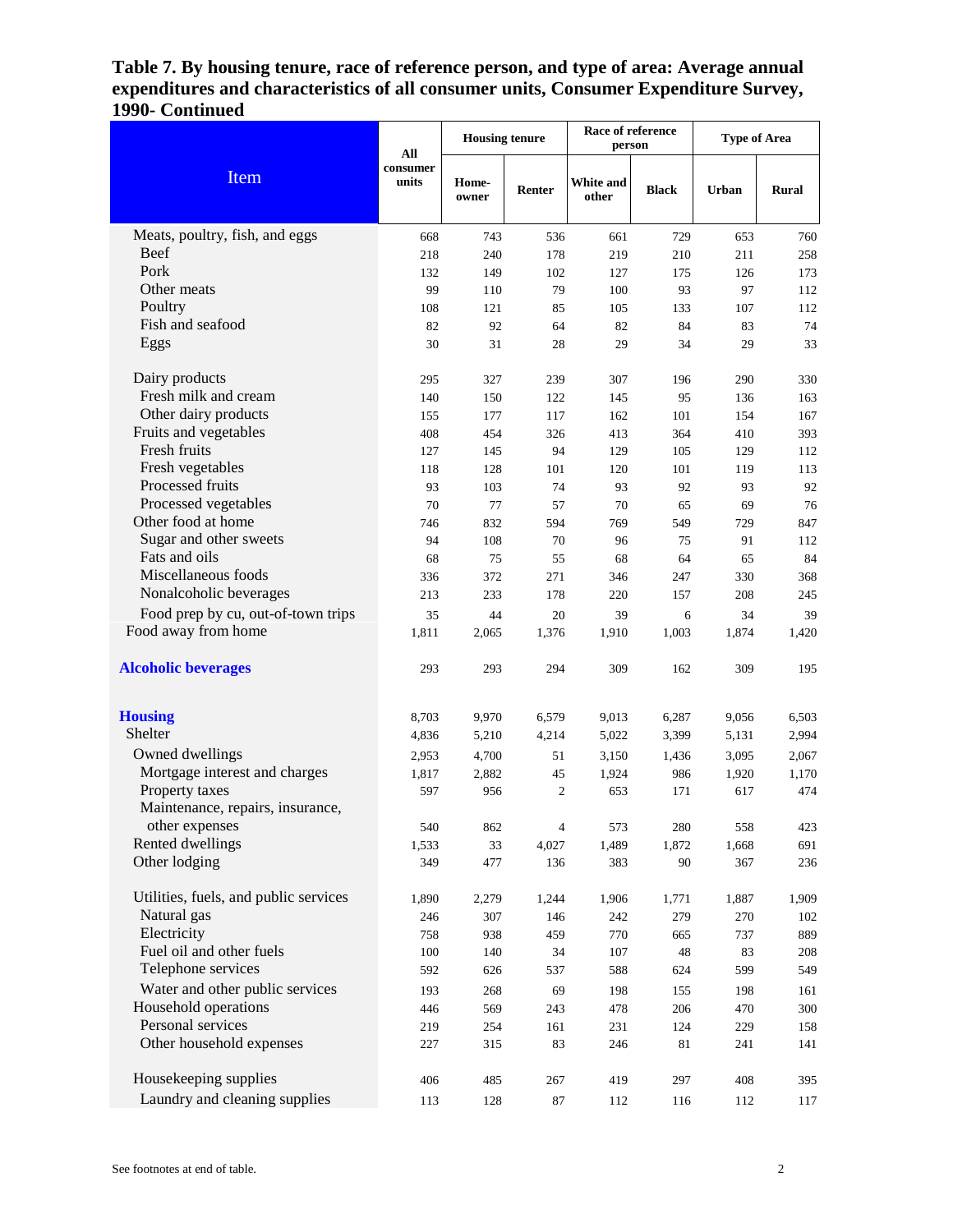## **Table 7. By housing tenure, race of reference person, and type of area: Average annual expenditures and characteristics of all consumer units, Consumer Expenditure Survey, 1990- Continued**

| Item                                       | All<br>consumer<br>units | <b>Housing tenure</b> |        | Race of reference<br>person |                  | <b>Type of Area</b> |       |
|--------------------------------------------|--------------------------|-----------------------|--------|-----------------------------|------------------|---------------------|-------|
|                                            |                          | Home-<br>owner        | Renter | White and<br>other          | <b>Black</b>     | Urban               | Rural |
| Other household products                   | 171                      | 216                   | 93     | 178                         | 109              | 172                 | 168   |
| Postage and stationery                     | 122                      | 142                   | 88     | 128                         | 72               | 124                 | 110   |
| Household furnishings and equipment        | 1,125                    | 1,427                 | 611    | 1,189                       | 614              | 1,160               | 906   |
| Household textiles                         | 99                       | 128                   | 48     | 105                         | 47               | 104                 | 66    |
| Furniture                                  | 310                      | 373                   | 206    | 325                         | 200              | 327                 | 209   |
| Floor coverings                            | 92                       | 139                   | 11     | 100                         | 27               | 94                  | 76    |
| Major appliances                           | 147                      | 185                   | 86     | 152                         | 110              | 144                 | 168   |
| Small appliances, miscellaneous            |                          |                       |        |                             |                  |                     |       |
| housewares                                 | 75                       | 93                    | 43     | 80                          | 35               | 76                  | 65    |
| Miscellaneous household equipment          | 402                      | 510                   | 217    | 427                         | 195              | 415                 | 323   |
| <b>Apparel and services</b>                | 1,618                    | 1,843                 | 1,229  | 1,644                       | 1,408            | 1,687               | 1,190 |
| Men and boys                               | 393                      | 445                   | 305    | 399                         | 351              | 402                 | 339   |
| Men, 16 and over                           | 324                      | 366                   | 252    | 334                         | 238              | 334                 | 259   |
| Boys, 2 to 15                              | 70                       | 79                    | 53     | 65                          | 113              | 68                  | 80    |
| Women and girls                            | 673                      | 806                   | 442    | 690                         | 525              | 697                 | 523   |
| Women, 16 and over                         | 586                      | 703                   | 381    | 603                         | 439              | 610                 | 435   |
| Girls, 2 to 15                             | 87                       | 103                   | 60     | 87                          | 86               | 87                  | 88    |
| Children under 2                           | 70                       | 73                    | 64     | 69                          | 71               | 73                  | 50    |
| Footwear                                   | 225                      | 248                   | 184    | 224                         | 232              | 237                 | 147   |
| Other apparel products and services        | 258                      | 271                   | 235    | 261                         | 228              | 278                 | 132   |
| <b>Transportation</b>                      | 5,120                    | 6,122                 | 3,452  | 5,367                       | 3,209            | 5,127               | 5,075 |
| Vehicle purchases (net outlay)             | 2,129                    | 2,605                 | 1,336  | 2,256                       | 1,147            | 2,110               | 2,247 |
| Cars and trucks, new                       | 1,159                    | 1,508                 | 578    | 1,244                       | 496              | 1,210               | 836   |
| Cars and trucks, used                      | 948                      | 1,069                 | 746    | 986                         | 651              | 875                 | 1,402 |
| Other vehicles                             | 22                       | 29                    | 12     | 25                          | $\boldsymbol{0}$ | 25                  | 9     |
| Gasoline and motor oil                     | 1,047                    | 1,227                 | 747    | 1,089                       | 720              | 1,010               | 1,275 |
| Other vehicle expenses                     | 1,642                    | 1,930                 | 1,161  | 1,710                       | 1,111            | 1,676               | 1,428 |
| Vehicle finance charges                    | 300                      | 350                   | 216    | 310                         | 219              | 296                 | 325   |
| Maintenance and repairs                    | 589                      | 672                   | 449    | 613                         | 396              | 604                 | 491   |
| Vehicle insurance                          | 563                      | 681                   | 368    | 589                         | 370              | 577                 | 481   |
| Vehicle rental, leases, licenses, other    |                          |                       |        |                             |                  |                     |       |
| charges                                    | 190                      | 227                   | 128    | 198                         | 125              | 199                 | 131   |
| Public transportation                      | 302                      | 360                   | 207    | 312                         | 231              | 331                 | 125   |
| <b>Health care</b>                         | 1,480                    | 1,867                 | 835    | 1,570                       | 780              | 1,456               | 1,628 |
| Health insurance                           | 581                      | 739                   | 320    | 612                         | 343              | 570                 | 651   |
| Medical services                           | 562                      | 709                   | 317    | 601                         | 260              | 560                 | 576   |
| Drugs                                      | 252                      | 317                   | 143    | 266                         | 136              | 241                 | 315   |
| Medical supplies                           | 85                       | 103                   | 55     | 90                          | 41               | 85                  | 86    |
| <b>Entertainment</b>                       | 1,422                    | 1,732                 | 903    | 1,523                       | 634              | 1,457               | 1,205 |
| Fees and admissions                        | 371                      | 468                   | 211    | 402                         | 138              | 394                 | 230   |
| Television, radios, sound equipment        | 454                      | 509                   | 362    | 469                         | 334              | 471                 | 346   |
| Pets, toys, and playground equipment       | 276                      | 338                   | 171    | 296                         | 117              | 276                 | 280   |
| Other supplies, equipment, and services    | 321                      | 418                   | 159    | 356                         | 46               | 316                 | 349   |
| <b>Personal care products and services</b> | 364                      | 420                   | 267    | 372                         | 301              | 378                 | 276   |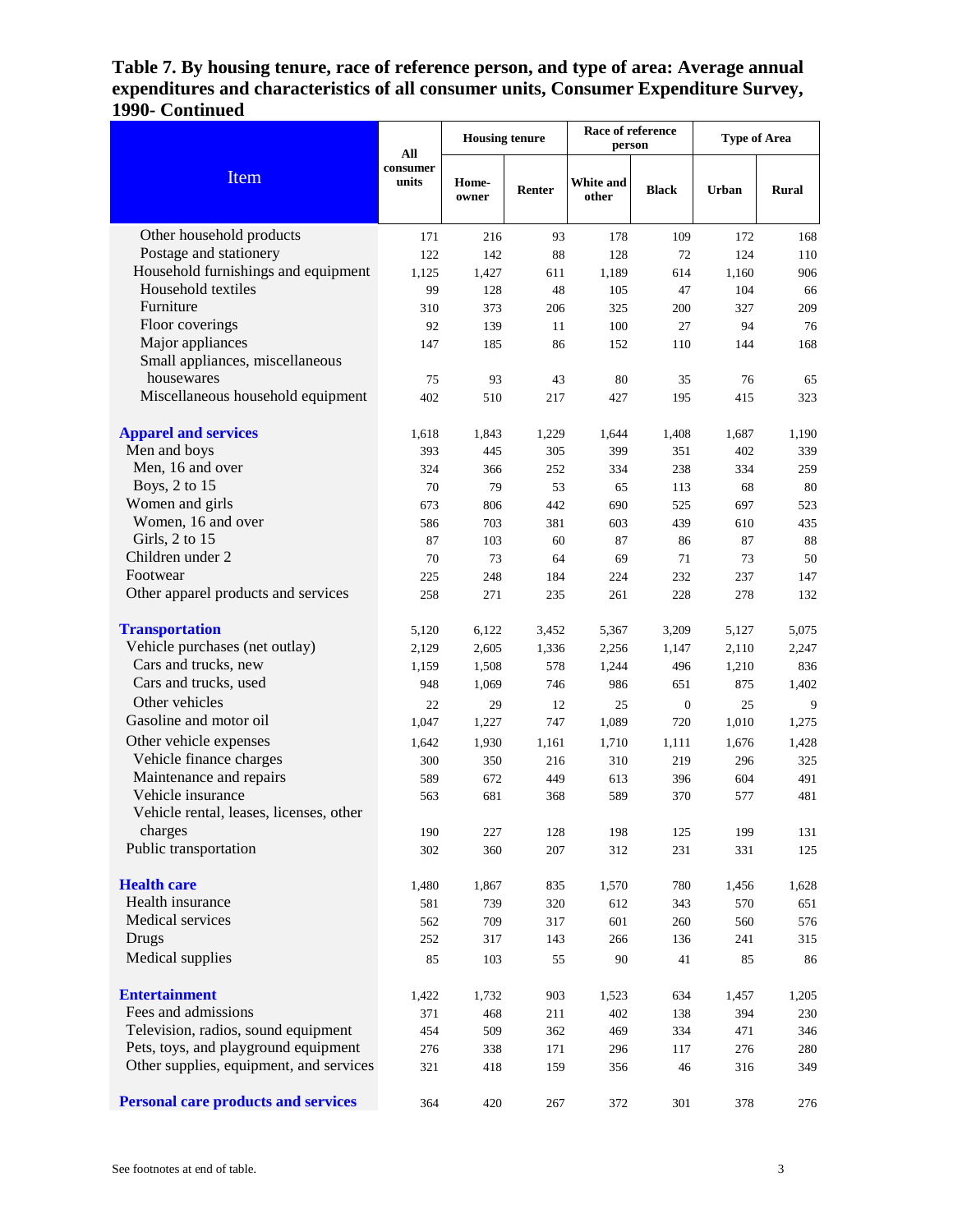**Table 7. By housing tenure, race of reference person, and type of area: Average annual expenditures and characteristics of all consumer units, Consumer Expenditure Survey, 1990- Continued**

| Item                                                                                                        | All<br>consumer<br>units  | <b>Housing tenure</b>     |                         | Race of reference<br>person |                         | <b>Type of Area</b>       |                           |
|-------------------------------------------------------------------------------------------------------------|---------------------------|---------------------------|-------------------------|-----------------------------|-------------------------|---------------------------|---------------------------|
|                                                                                                             |                           | Home-<br>owner            | Renter                  | White and<br>other          | <b>Black</b>            | Urban                     | Rural                     |
| <b>Reading</b>                                                                                              | 153                       | 182                       | 105                     | 164                         | 72                      | 157                       | 131                       |
| <b>Education</b>                                                                                            | 406                       | 452                       | 330                     | 432                         | 208                     | 420                       | 321                       |
| <b>Tobacco products and smoking</b><br>supplies                                                             | 274                       | 268                       | 286                     | 282                         | 215                     | 269                       | 306                       |
| <b>Miscellaneous</b>                                                                                        | 842                       | 1,007                     | 566                     | 890                         | 471                     | 841                       | 845                       |
| <b>Cash contributions</b>                                                                                   | 816                       | 1,069                     | 395                     | 852                         | 538                     | 845                       | 634                       |
| <b>Personal insurance and pensions</b><br>Life and other personal insurance<br>Pensions and Social Security | 2,592<br>345<br>2,248     | 3,208<br>467<br>2,741     | 1,569<br>141<br>1,428   | 2,705<br>352<br>2,354       | 1,721<br>292<br>1,429   | 2,678<br>344<br>2,334     | 2,058<br>350<br>1,708     |
| Sources of income and taxes: 1                                                                              |                           |                           |                         |                             |                         |                           |                           |
| <b>Money income before taxes</b><br>Wages and salaries<br>Self-employment income                            | 31,889<br>24,173<br>2,315 | 38,551<br>28,544<br>3,157 | 20,961<br>17,001<br>935 | 33,070<br>24,918<br>2,545   | 22,461<br>18,220<br>478 | 32,989<br>25,202<br>2,357 | 24,817<br>17,558<br>2,047 |
| Social Security, private and<br>government retirement<br>Interest, dividends, rental income, other          | 3,427                     | 4,666                     | 1,395                   | 3,596                       | 2,080                   | 3,382                     | 3,715                     |
| property income<br>Unemployment and workers'<br>compensation, veterans' benefits                            | 1,059<br>218              | 1,554<br>215              | 249<br>223              | 1,176<br>219                | 131<br>212              | 1,095<br>229              | 831<br>147                |
| Public assistance, supplemental<br>security income, food stamps                                             | 344                       | 133                       | 690                     | 245                         | 1,128                   | 371                       | 170                       |
| Regular contributions for support<br>Other income                                                           | 260<br>93                 | 225<br>58                 | 317<br>151              | 274<br>96                   | 143<br>68               | 261<br>92                 | 249<br>100                |
| Personal taxes <sup>1</sup>                                                                                 | 2,952                     | 3,710                     | 1,709                   | 3,089                       | 1,861                   | 3,080                     | 2,130                     |
| Federal income taxes                                                                                        | 2,319                     | 2,903                     | 1,360                   | 2,433                       | 1,409                   | 2,440                     | 1,540                     |
| State and local income taxes<br>Other taxes                                                                 | 558<br>75                 | 695<br>112                | 334<br>15               | 575<br>81                   | 426<br>26               | 564<br>76                 | 522<br>68                 |
| Income after taxes <sup>1</sup>                                                                             | 28,937                    | 34,840                    | 19,252                  | 29,981                      | 20,599                  | 29,909                    | 22,687                    |
| <b>Addenda:</b>                                                                                             |                           |                           |                         |                             |                         |                           |                           |
| Net change in total assets and<br><b>liabilities</b>                                                        | $-441$                    | $-343$                    | -604                    | $-451$                      | $-365$                  | $-725$                    | 1,330                     |
| Net change in total assets<br>Net change in total liabilities                                               | 2,902<br>3,343            | 4,837<br>5,180            | $-315$<br>289           | 3,055<br>3,506              | 1,723<br>2,087          | 2,949<br>3,673            | 2,608<br>1,278            |

**Other financial information**